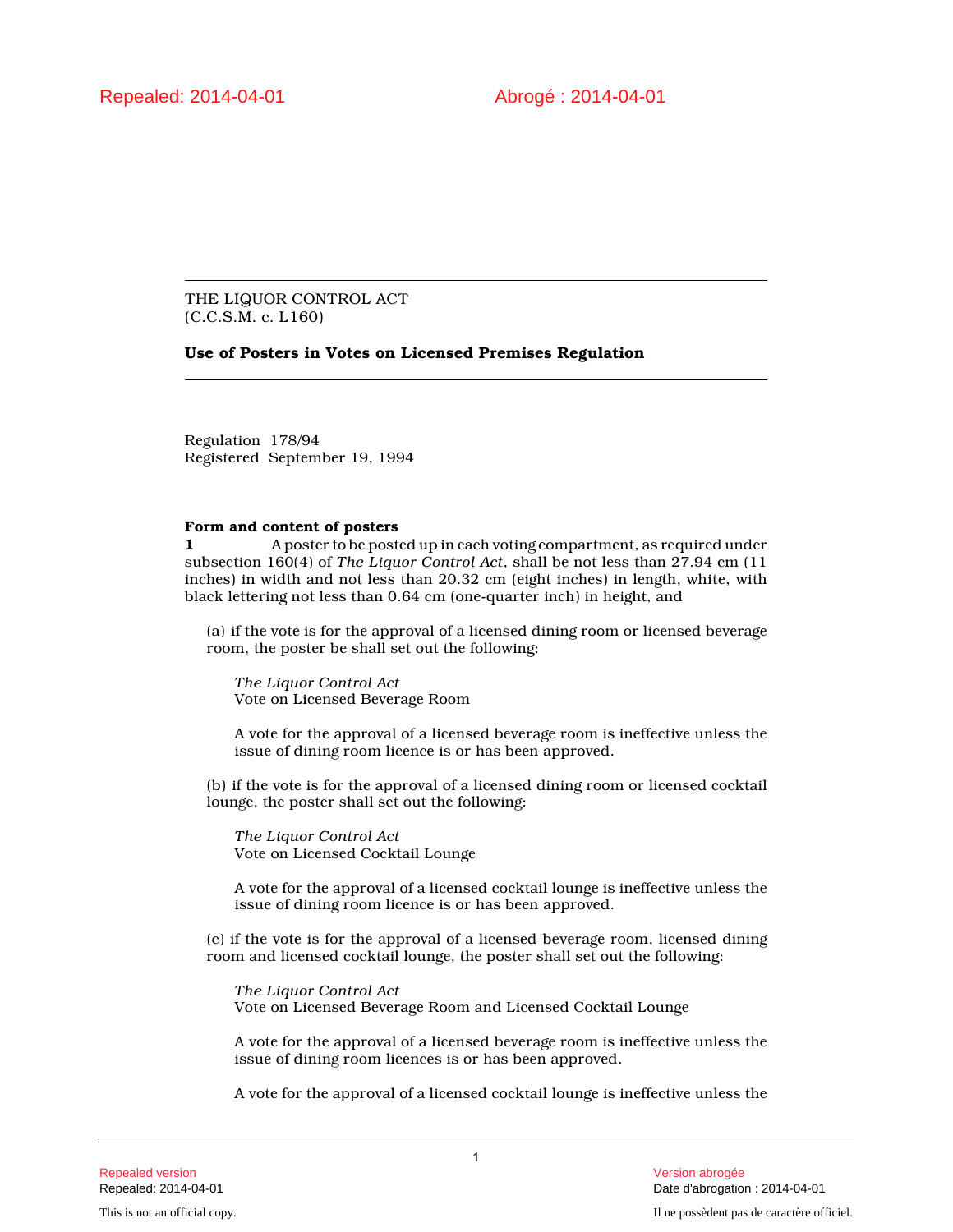issue of dining room licence is or has been approved.